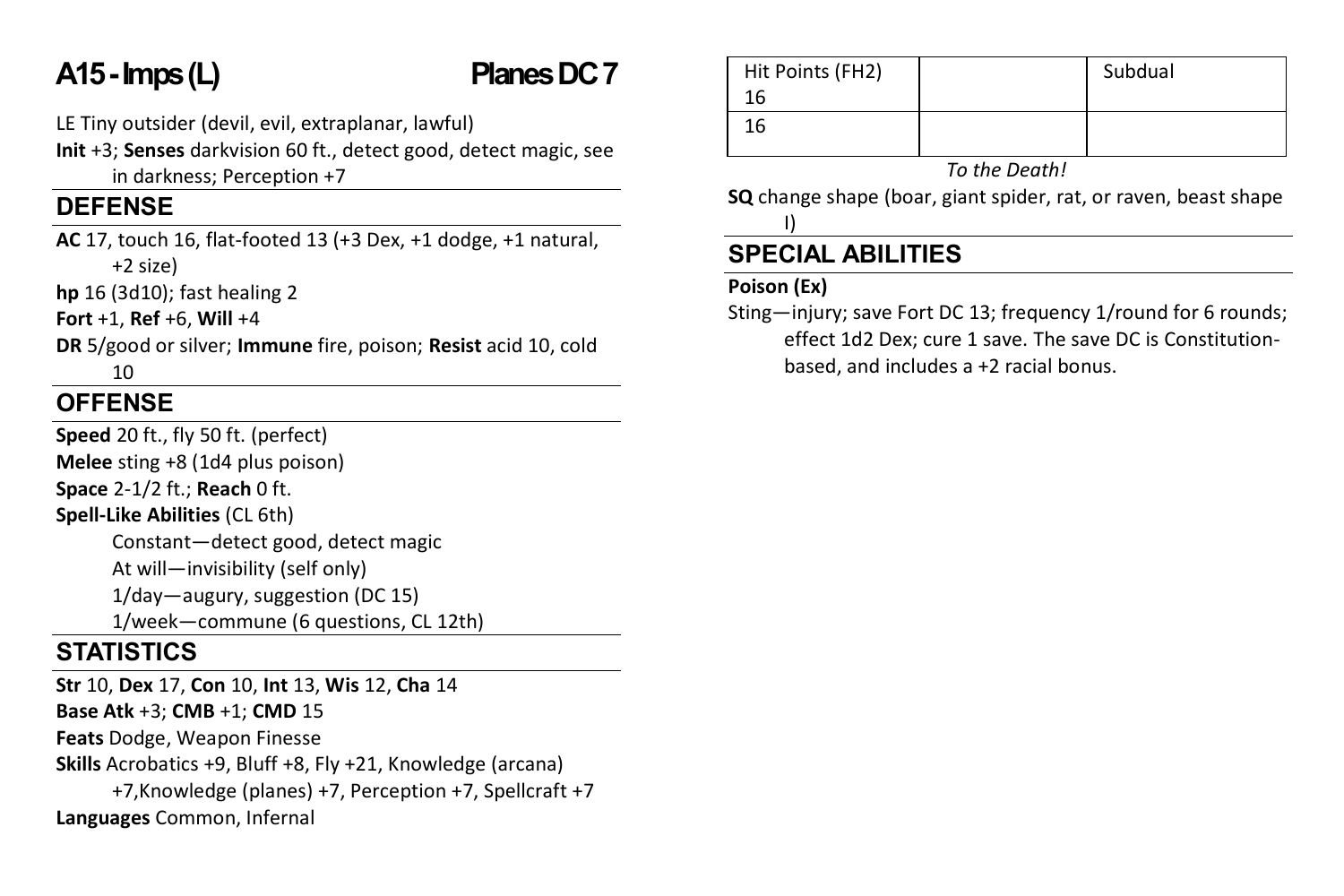## **A15 –Bearded Devils Planes DC 10**

LE Medium outsider (devil, evil, extraplanar, lawful)

**Init** +6; **Senses** darkvision 60 ft., see in

darkness; Perception +10

### **DEFENSE**

**AC** 19, touch 12, flat-footed 17 (+2 Dex, +7 natural) **hp** 57 (6d10+24)

**Fort** +9, **Ref** +7, **Will** +3

**DR** 5/good or silver; **Immune** fire, poison; **Resist** acid 10, cold 10; SR 16

## **OFFENSE**

**Speed** 40 ft.

**Melee** glaive +11/+6 melee (1d10+6 plus infernal wound) or 2 claws +10 melee (1d6+4)

**Space** 5 ft.; **Reach** 5 ft. (10 ft. with glaive)

**Special Attacks** beard

**Spell-Like Abilities** (CL 12th)

At will—*greater teleport* (self plus 50 lbs. of objects only) 1/day—summon (L3, 1 bearded devil or 6 lemures, 50%)

## **STATISTICS**

**Str** 19, **Dex** 15, **Con** 19, **Int** 6, **Wis** 12, **Cha** 10

**Base** Atk +6; **CMB** +10; **CMD** 22

**Feats** Improved Initiative, Power Attack, Weapon

Focus (glaive)

**Skills** Climb +13, Intimidate +7, Perception +10, Sense Motive +6, Stealth +11

| <b>Hit Points</b> | Subdual |
|-------------------|---------|
|                   |         |
|                   |         |
|                   |         |

*To the Death!*

**Languages** Celestial, Common, Draconic, Infernal; telepathy 100 ft.

## **SPECIAL ABILITIES**

- **Beard (Ex**) If a bearded devil hits a single opponent with both claw attacks, it also lashes at the same target with its spiky, filthy beard. The victim takes 1d8+2 points of damage and must succeed on a DC 17 Fortitude save or contract devil chills. The save DC is Constitution-based. *Devil Chills*: Disease—**injury**; *save* **Fort** DC 17; *onset* 1d4 days; *frequency***1**/day; *effect* 1d4 Str damage; *cure* 3 consecutive saves.
- **Infernal Wound (Su**) The damage a bearded devil deals with its glaive inflicts persistent wounds that cause 2 points of bleed damage. Bleed caused from an infernal wound is particularly difficult to stanch—a DC 17 Heal check stops the damage, and any attempt to heal a creature suffering from an infernal wound must succeed on a DC 16 caster level check or the spell does not function. Success indicates the healing works normally and stops all bleed effects on the victim. The infernal wounds caused by a bearded devil are a supernatural ability of the devil, not of the weapon.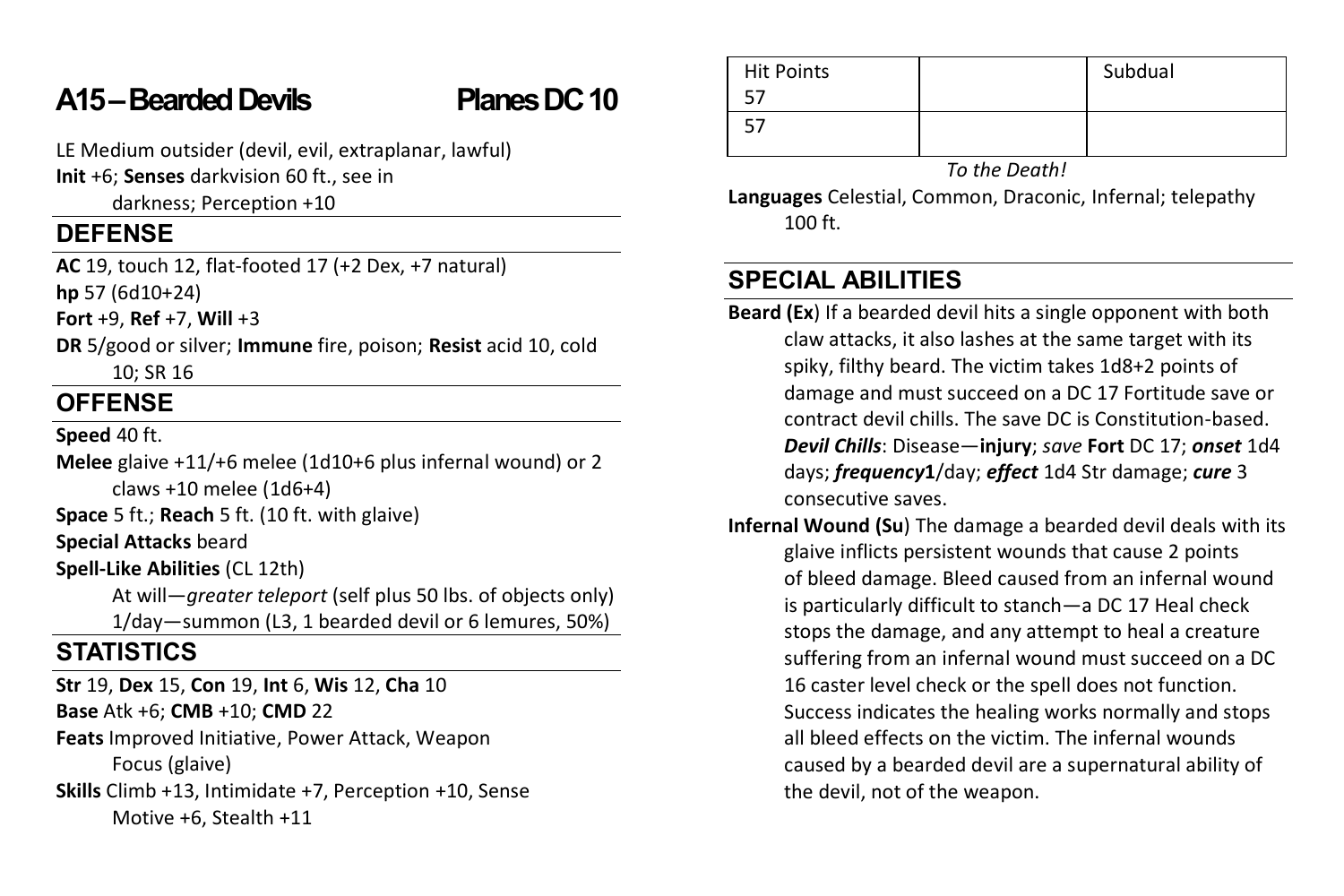## **B2 -Animated Chair(all) Arcana DC 8**

N Medium construct

**Init** +0; **Senses** darkvision 60 ft., low-light vision; Perception –5

## **DEFENSE**

**AC** 14, touch 10, flat-footed 12 (+4 natural)

**hp** 36 (3d10+20)

**Fort** +1, **Ref** +1, **Will** –4

**Defensive Abilities** hardness 5 (or more); **Immune** construct

traits

## **OFFENSE**

**Speed** 30 ft.

**Melee** slam +5 (1d6+3 + grab)

## **STATISTICS**

**Str** 14, **Dex** 10, **Con** —, **Int** —, **Wis** 1, **Cha** 1

**Base Atk** +3; **CMB** +5; **CMD** 15

**SQ** construction points (Constrict, Grab) Constrict (1d6+3)

Grab

## **TACTICS**

**During Combat** The chairs attack with their arms, using slam attacks and their grab ability to force intruders into their seats, where the chairs then attempt to constrict the victim until she falls unconscious, at which point it drops her and moves onto the next intruder.

| <b>Hit Points</b> | Subdual (n/a) |
|-------------------|---------------|
| 36                |               |
| 36                |               |
| 36                |               |

*To the Death!*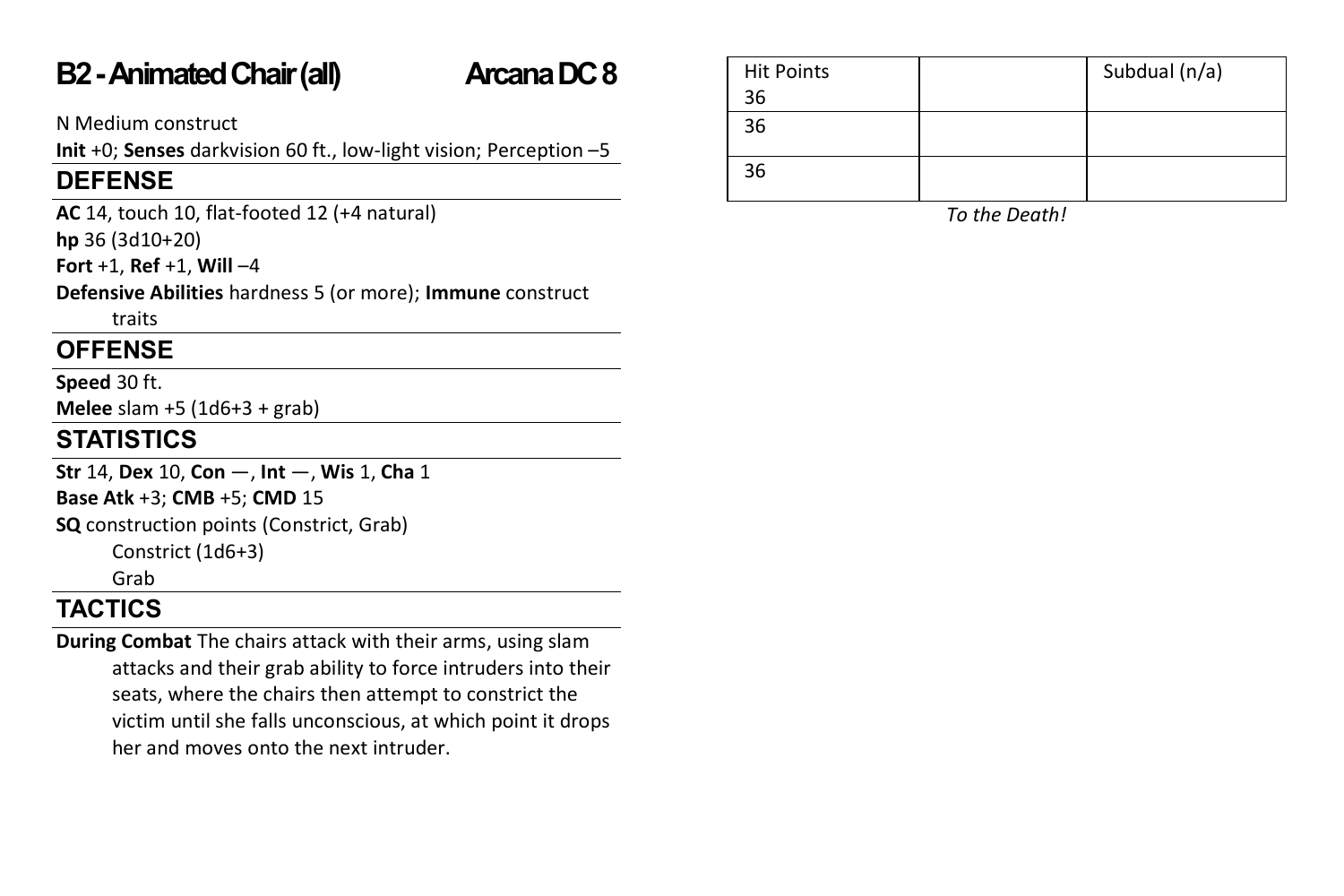# **Chelish Guards(L) Local DC 6 (Human)**

Human Fighter 2

LN Medium Humanoid (Human)

**Init** +6; **Senses** Perception +3

## **DEFENSE**

**AC** 13, touch 12, flat-footed 11 (+1 armor, +2 Dex) **hp** 21 (2d10+6)

**Fort** +5, **Ref** +2, **Will** +3 (+1 vs. fear)

**Defensive Abilities** bravery +1

## **OFFENSE**

### **Speed**30ft

**Melee** mwk short sword +6 (1d6+2/19-20)

## **TACTICS**

**Before Combat** The guards approach the PCs with swords drawn and demand that they throw down their weapons. If they do so, the guards accept their surrender. Otherwise, the guards attack.

- **During Combat** The guards fight conservatively, trying to keep the PCs from escaping until reinforcements arrive.
- **Morale** The guards are playing for time and are highly confident. If a guard is reduced to fewer than 10 hit points, she retreats long enough to drink her *potion of cure light wounds* and rejoin the fight.

## **STATISTICS**

**Str** 14, **Dex** 15, **Con** 15, **Int** 10, **Wis** 12, **Cha** 8 **Base Atk**+2; **CMB** +4; **CMD** 16

| <b>Hit Points</b><br>21 | Round 1 | Subdual |
|-------------------------|---------|---------|
| 21                      |         |         |
| 21                      | Round 3 |         |
| 21                      |         |         |
| 21                      | Round 5 |         |
| 21                      |         |         |

*Recharge at 10*

**Feats** Improved Initiative, Iron Will, Weapon Finesse, Weapon Focus (Short Sword)

**Skills** Intimidate +4, Perception +3, Sense Motive +3

**Languages** Common

**Combat Gear** *potion of cure light wounds*; **Other Gear** padded armor, masterwork short sword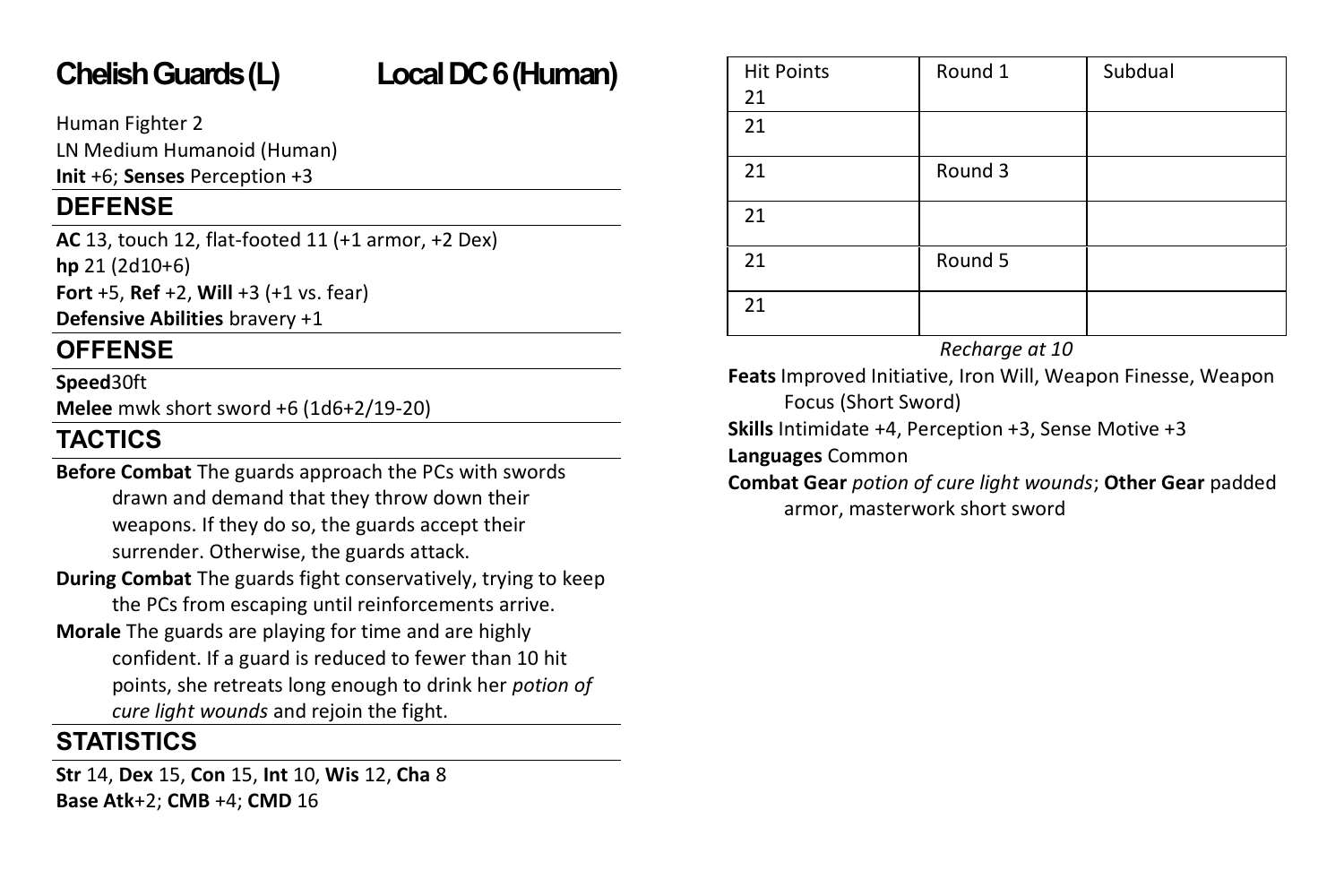# **Chelish Guards (H) Local DC 6(Human)**

Human Fighter 5

LN Medium humanoid (Human)

**Init**+7; **Senses** Perception +6

## **DEFENSE**

**AC** 17, touch 14, flat-footed 13 (+3 armor, +3 Dex, +1 Dodge) **hp** 42 (5d10+10)

**Fort** +6, **Ref** +4, **Will** +2 (+1 vs. fear)

**Defensive Abilities** bravery +1

## **OFFENSE**

### **Speed** 30ft

**Melee** +1 short sword +11 (1d6+6/19-20)

Power Attack +1 short sword +9 (1d6+10/19-20)

**Special Attacks** weapon training (light blades +1)

## **TACTICS**

- **Before Combat** The guards approach the PCs with swords drawn and demand that they throw down their weapons. If they do so, the guards accept their surrender. Otherwise, the guards attack.
- **During Combat** The guards fight conservatively, trying to keep the PCs from escaping until reinforcements arrive.
- **Morale** The guards are playing for time and are highly confident. If a guard is reduced to fewer than 15 hit points, she retreats long enough to drink her *potion of cure light wounds* and rejoin the fight.

## **STATISTICS**

**Str** 14, **Dex** 16, **Con** 15, **Int** 10, **Wis** 12, **Cha** 8

| <b>Hit Points</b><br>42 | Round 1 | Subdual |
|-------------------------|---------|---------|
| 42                      |         |         |
| 42                      | Round 3 |         |
| 42                      |         |         |
| 42                      | Round 5 |         |
| 42                      |         |         |

*Recharge at 15*

**Base Atk**+5; **CMB** +8; **CMD** 21

**Feats** Agile Maneuvers, Dodge, Improved Initiative, Power Attack, Weapon Finesse, Weapon Focus (short sword), Weapon Specialization (short sword)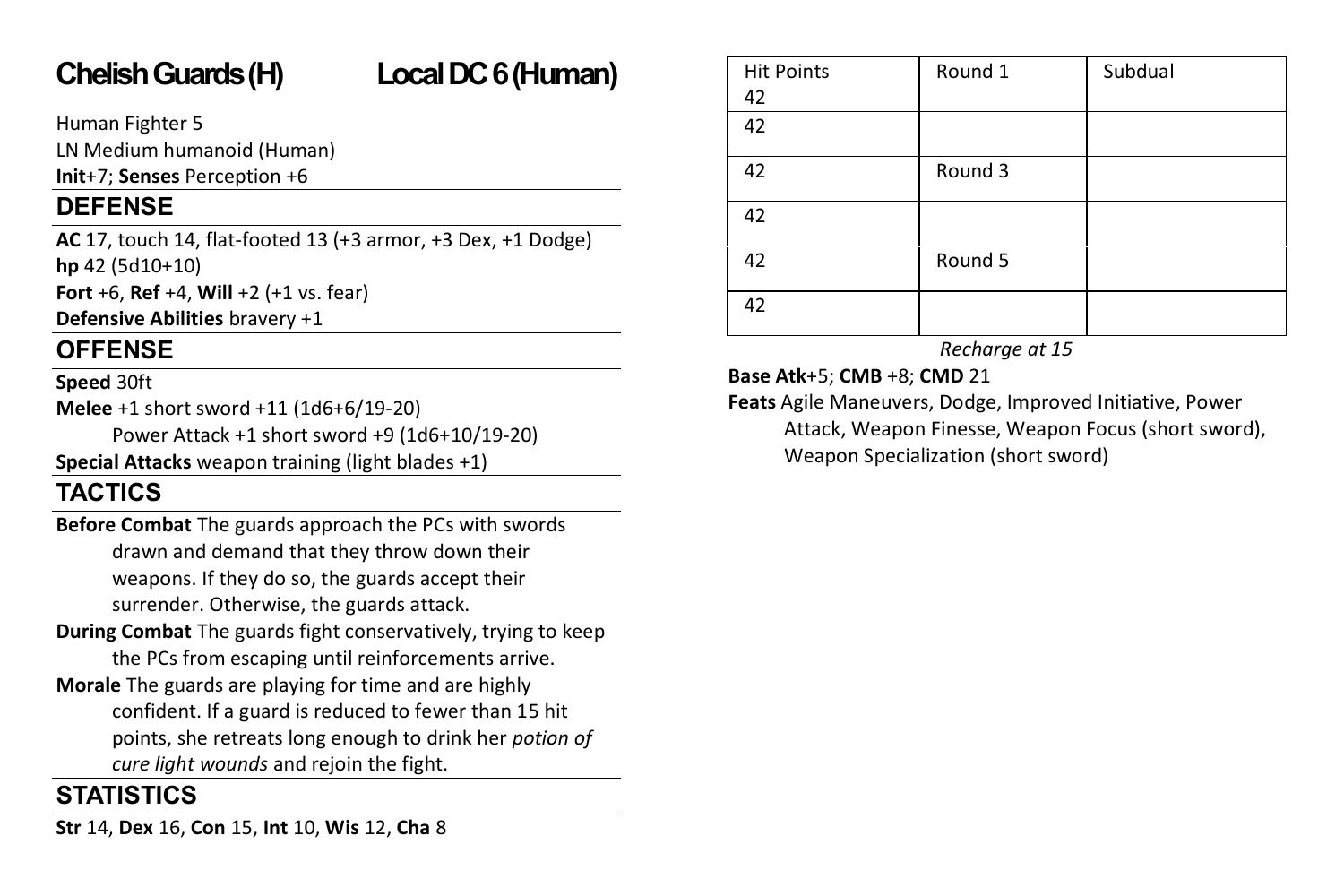## **STRIKES**

□□□□□ □□; If Strikes = number of PC's, trigger Blown Cover

## **TIME**

**At 40/50 min:** warnings. **At 60min**, noticed (DC20 Bluff). **At 65min**, trigger Blown Cover

**A5**: Perception Checks (15/20) □□□□□ □□□□□ (2min Apiece) OR Bluff Check (DC 15) (**1min**, strike on failure) **(failed kitchen bluff check results in bluff check in hallway for additional 1min or strike) A5 total: \_\_\_\_\_\_\_\_\_\_\_\_ Running Total:\_\_\_\_\_\_\_\_\_\_**

**A7:** With Clever Ruse (and DC20 Bluff/Disguise or 1 strike per 2 failures): **5min OR** Without clever ruse (but with DC15 Stealth or DC 20 Bluff; failures add **1min**): **10min**

**A7 Total:** \_\_\_\_\_\_\_\_\_\_\_\_ **Running Total:**\_\_\_\_\_\_\_\_\_\_ **A8**: With Bold Strides (and DC15 Bluff/Disguise or a strike for any failures): 1 min **OR** from Shadow to Shadow (and DC10 Stealth: 3min) For failures, revert to Bold Strides)

**A8 Total:\_\_\_\_\_\_\_\_\_\_\_\_\_ Running Total:\_\_\_\_\_\_\_\_\_\_**

**A11:** If the PC's put on disguises, **5min**.

**A11 Total:\_\_\_\_\_\_\_\_\_\_\_\_\_ Running Total:\_\_\_\_\_\_\_\_\_\_**

**A12 Dressed as normal:** (with DC20 Intimidate or Strike), **5min A12 w/Disguise: 2min** (Any PC not carrying anything has 50% chance of being given a tray to deliver. DC15 Bluff, DC20 Sleight of Hand, 1 Strike, or **5min**)

**A12 Total:\_\_\_\_\_\_\_\_\_\_\_\_\_ Running Total:\_\_\_\_\_\_\_\_\_\_**

**A13:** Without Clever Ruse/Distraction – 1 strike

**A14 Total:\_\_\_\_\_\_\_\_\_\_\_\_\_ Running Total:\_\_\_\_\_\_\_\_\_\_**

**A15 Total:\_\_\_\_\_\_\_\_\_\_\_\_\_ Running Total:\_\_\_\_\_\_\_\_\_\_**

**A16 Total:\_\_\_\_\_\_\_\_\_\_\_\_\_ Running Total:\_\_\_\_\_\_\_\_\_\_**

**A17 Total:\_\_\_\_\_\_\_\_\_\_\_\_\_ Running Total:\_\_\_\_\_\_\_\_\_\_**

**B1: 5min + 1min** per wrong turn □□□□□ **B1 Total:\_\_\_\_\_\_\_\_\_\_\_\_\_ Running Total:\_\_\_\_\_\_\_\_\_\_**

**B2:** 4 cabinets: Perception DC20 (**1min)**, DC15 (**3min**), or **5min** for each one

**B2 Total:\_\_\_\_\_\_\_\_\_\_\_\_\_ Running Total:\_\_\_\_\_\_\_\_\_\_**